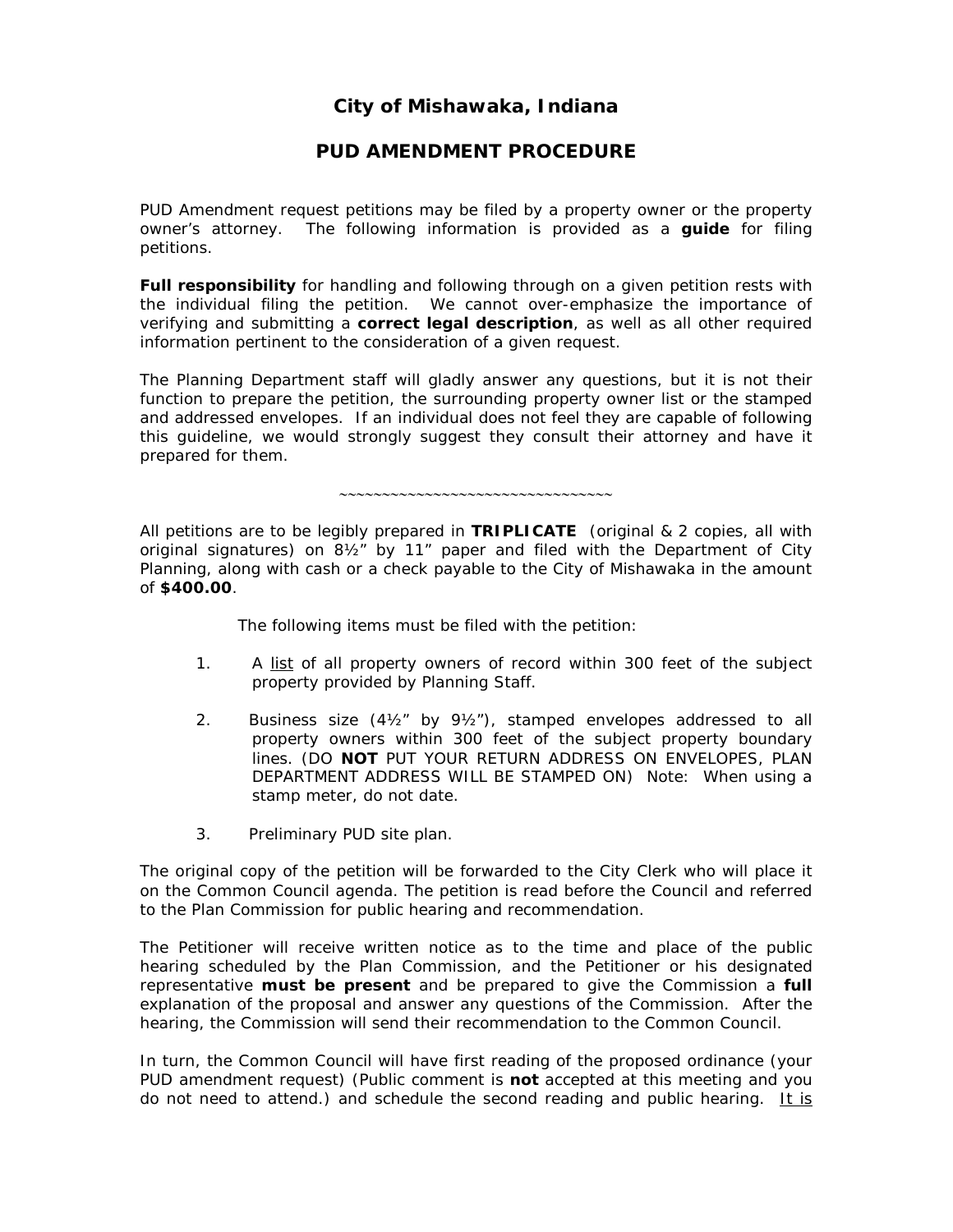*the responsibility of the petitioner to establish the date and time the second public hearing with the Council will be held and to be present for that hearing. THERE IS NO PERSONAL NOTIFICATION GIVEN FOR THE COMMON COUNCIL PUBLIC HEARING.*

The Common Council meets the first and third Mondays of the month at 7:00 p.m. in the Council Chambers. The normal sequence for a petition would be for the Council to have first reading of the proposed ordinance at their next meeting following receipt of the Plan Commission recommendation and to schedule the public hearing at their succeeding meeting. *This will not necessarily always be the timetable followed*; therefore, the petitioner must assume the obligation of determining the date designated for the Council public hearing by contacting the **City Clerk's office at 574-258-1616**. Failure to attend the Council hearing most likely will result in at least a two-week delay.

Please note: The Common Council makes the final decision on all petitions requesting rezoning, annexation/zoning, and vacation of public right of way. The Plan Commission functions as an advisory body and makes *recommendations* to the Council. The Common Council is under no obligation to accept the recommendation of the Plan Commission.

#### **THE PLANNING DEPARTMENT SERVES AS STAFF TO THE PLANNING COMMISSION**

| Telephone No. (574) 258-1625 | Fax No. (574) 968-6999                              |
|------------------------------|-----------------------------------------------------|
| <b>KENNETH B. PRINCE</b>     | <b>City Planner</b>                                 |
| <b>KARI MYERS</b>            | <b>Administrative Planner</b>                       |
| <b>DEREK SPIER, AICP</b>     | Senior Planner & Economic Dev.<br><b>Specialist</b> |
| <b>CHRISTA HILL</b>          | <b>Associate Planner</b>                            |